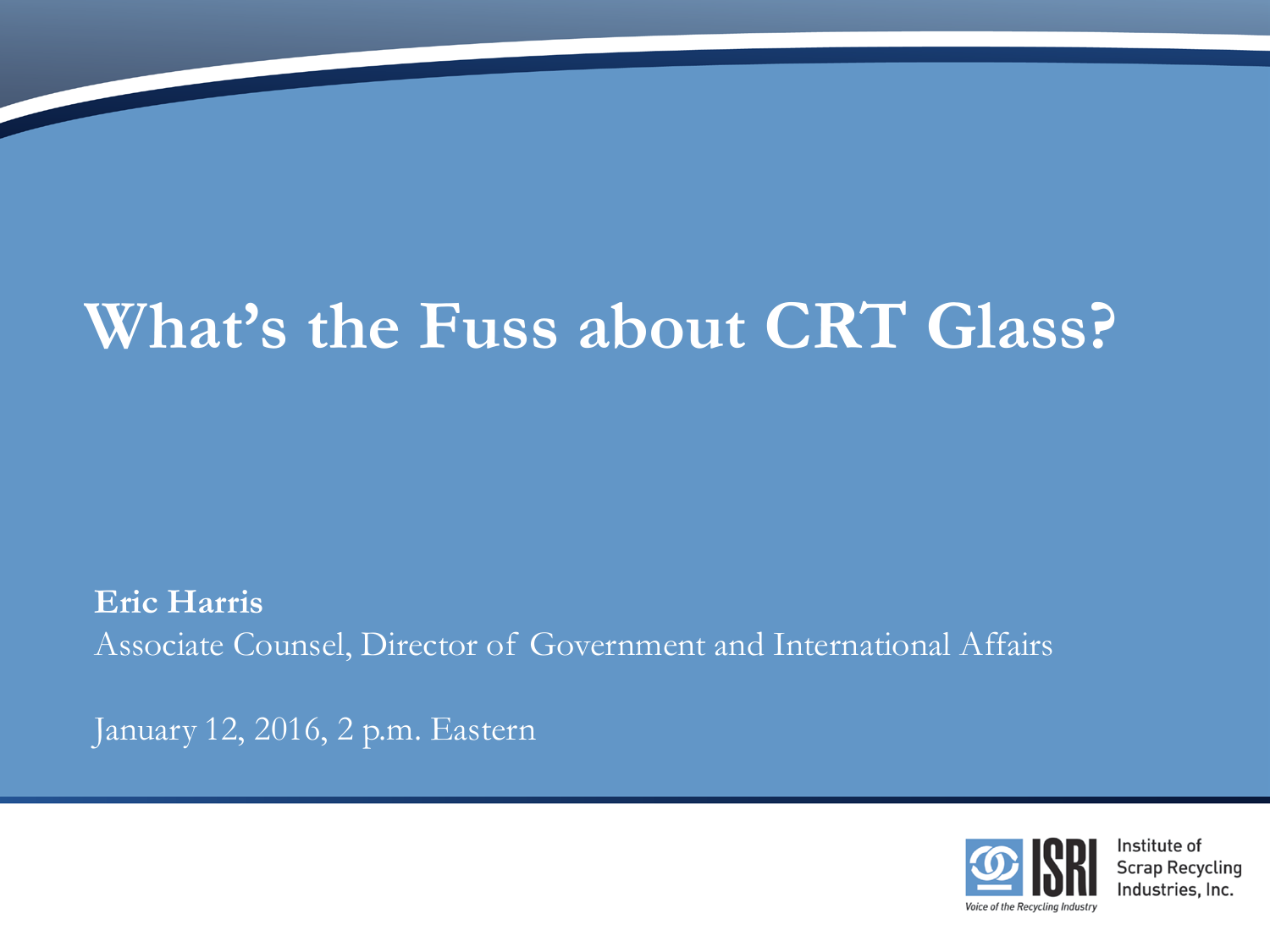

Institute of **Scrap Recycling** Industries, Inc.



**1,700** Member companies

## **7,000+**

Recycling facilities worldwide

**38 Countries**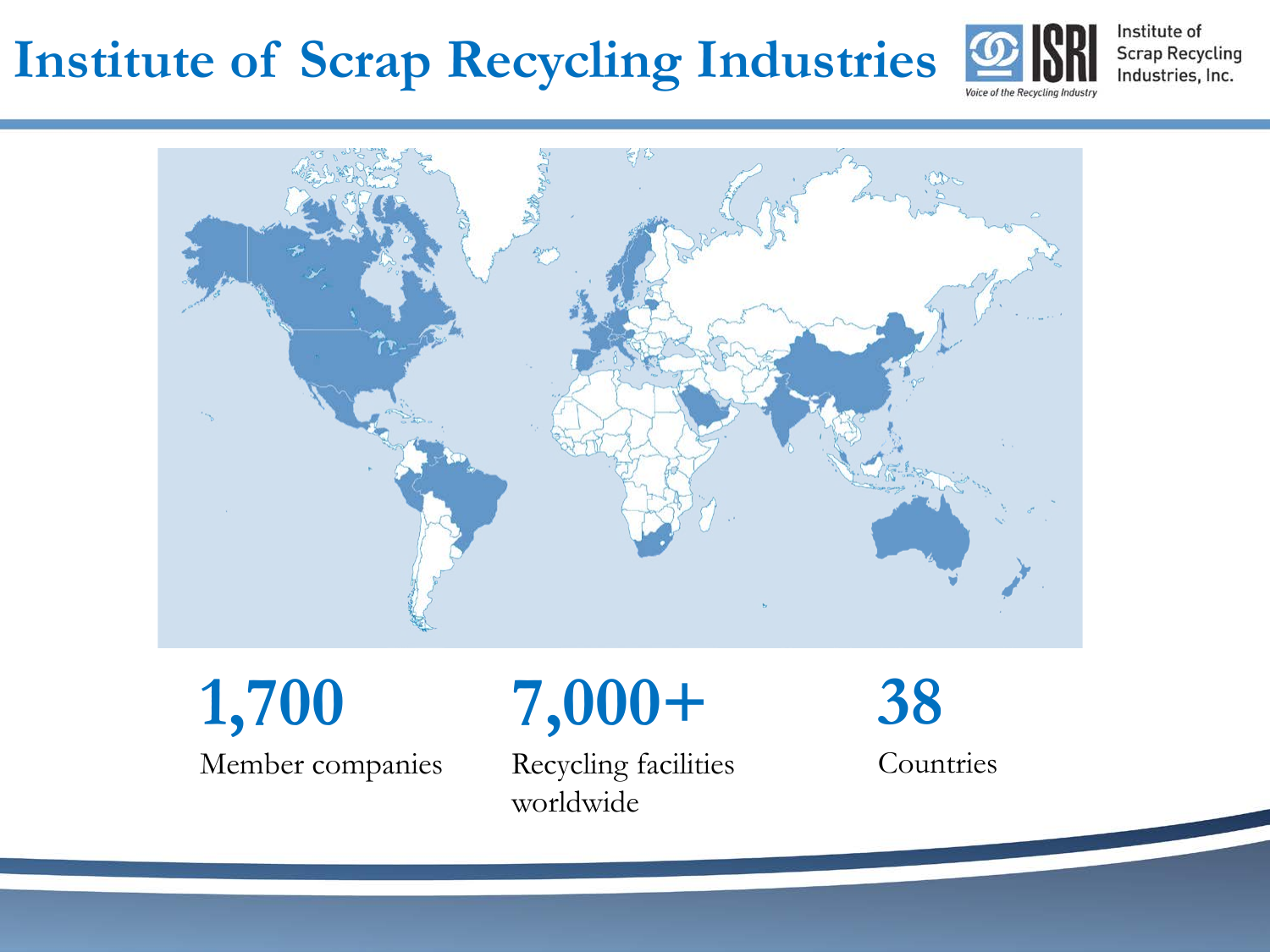

- **•** \$20+B (Industry in Value)
- **•** Available for Recycling  $\sim$  6-7 M tons
- Volume Processed  $\sim$  4.4 M tons
- Disposed in landfills  $\sim$  3 M tons
- Employment (FTE) up to  $45,000$
- $CAGR \sim 20\%$
- US ITC Report: Used Electronics Products (UEP): An Examination of U.S. Exports, February 2013
- MIT-NCER US Used Electronics Flows Report December 2013
- International Data Corporation *Inside the US Electronics Recycling* Industry, September 2011, IDC #229786, Volume: 1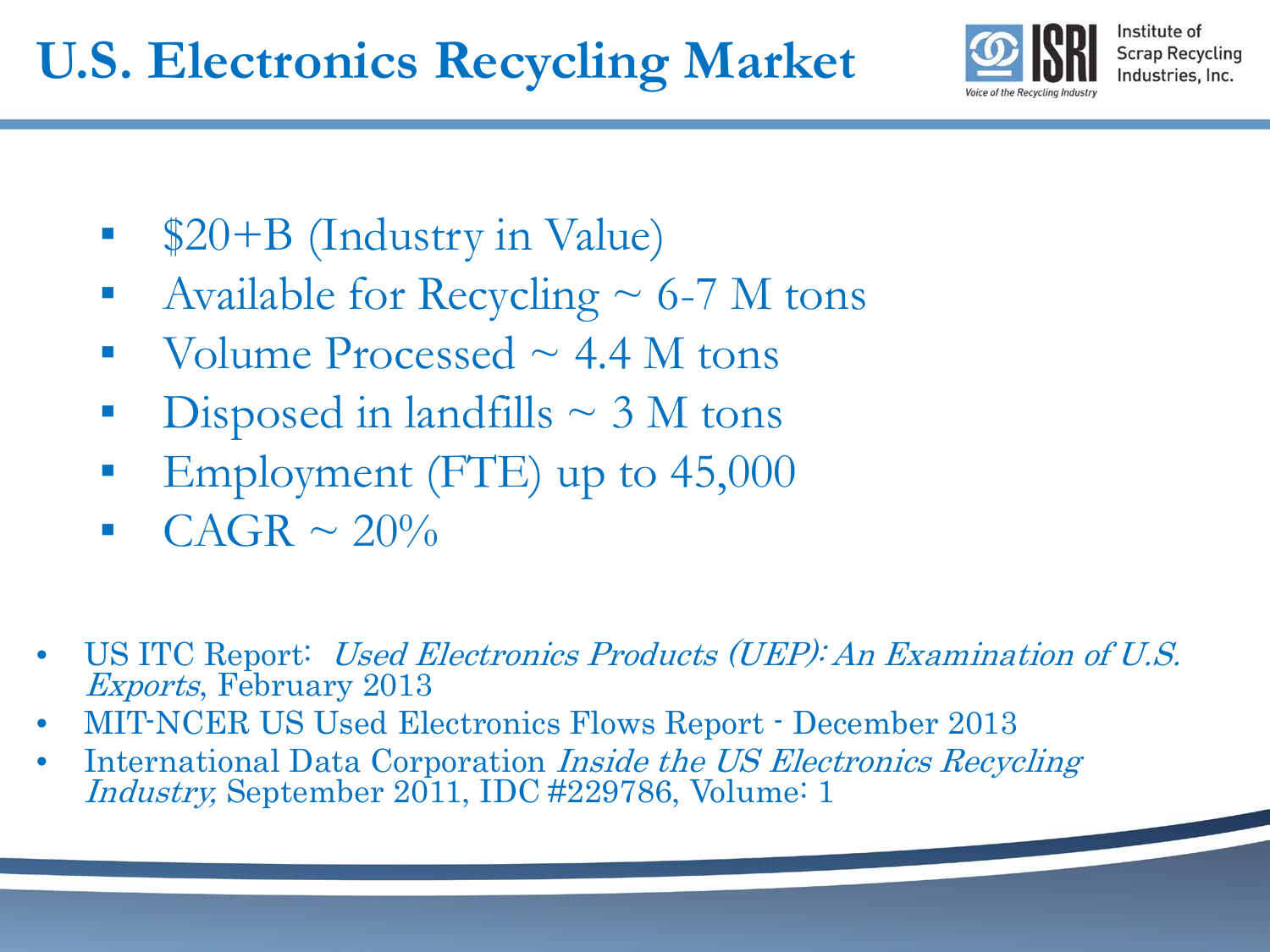

- Federal CRT rule
	- Conditional exclusion from solid waste definition if…
	- Enforced at the State level, except exports
- 25 states include monitors and TVs in recycling programs
- Landfill bans in 20 states
- Negative costs to responsibly recycle
	- CRT glass v. laptops, desktops and game consoles
- 3.5 million tons of CRT glass remaining in U.S.\*

\*Consumer Electronics Association 2014 study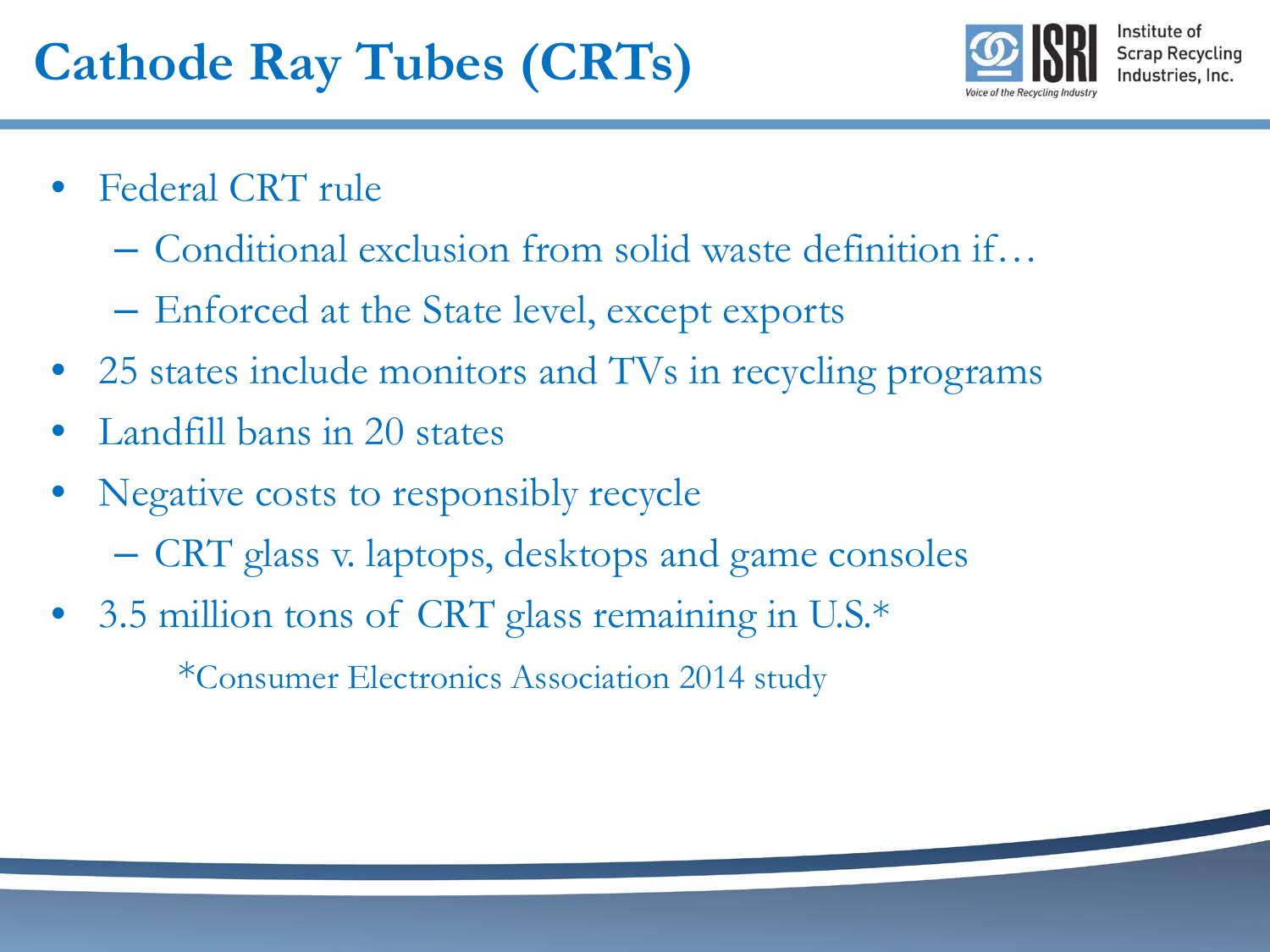

-Cathode Ray Tube constitutes 60-70% of volume -Panel glass ( $\sim$ 70% of tube) -low lead levels, phosphors, non-hazardous -Funnel glass ( $\sim$ 30% of tube) -high lead levels, hazardous -average 4 pounds of lead -Recoverable commodities -steel, copper, aluminum, plastic, low grade circuit board

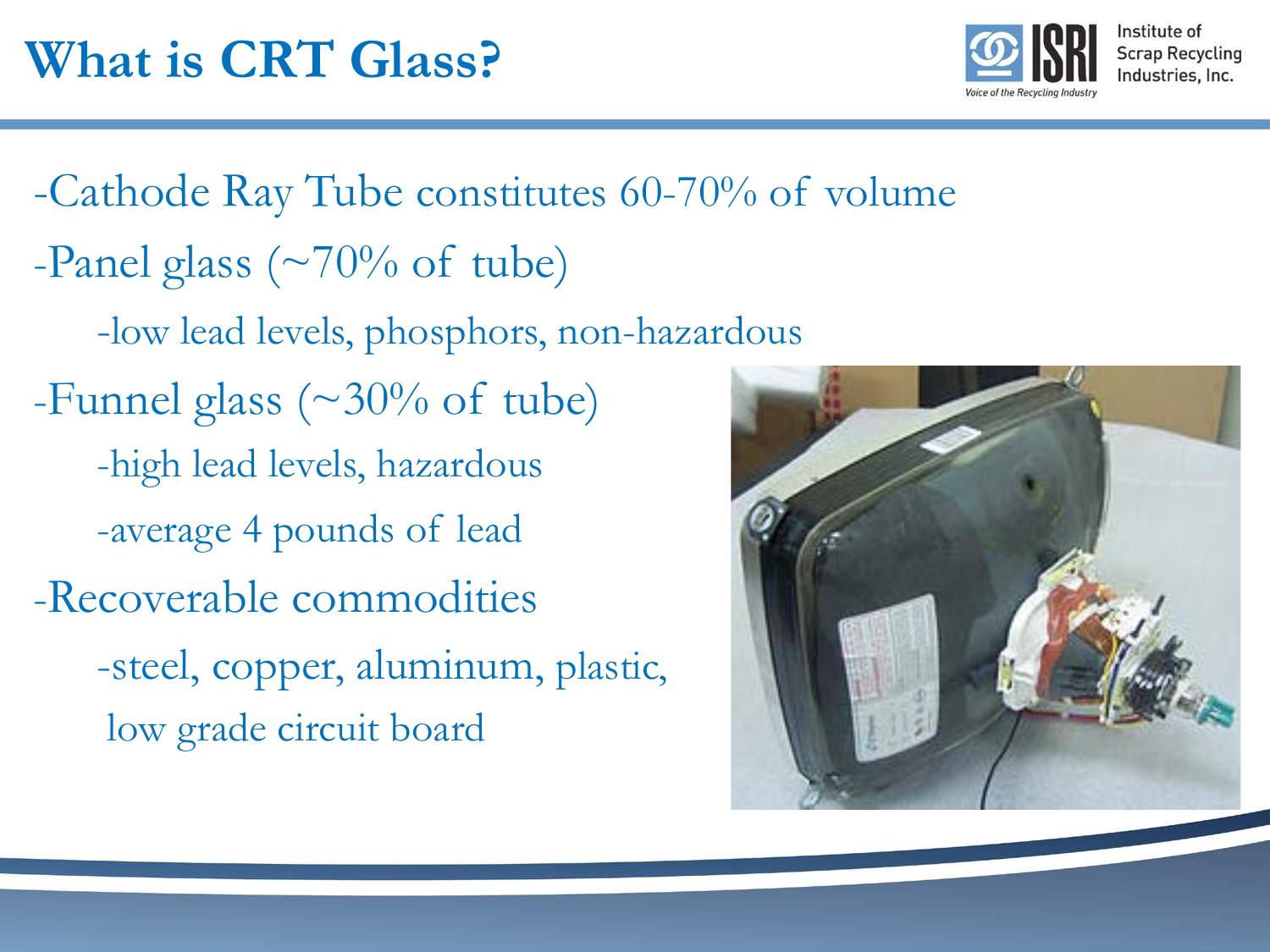

- Commodity markets (e.g. steel, copper, lead, plastic) worse in six years, cannot recover the cost to break down and process panel and funnel glass from CRTs
- Stockpiling of whole monitors/TVs growing concern
- Product take back programs (OEMs) underpaying for actual costs
- Recyclers are starting to not accept monitors/TVs
- Costs to responsibly recycle are likely to increase
- Reclamation of panel and funnel glass capacity shifting from glass manufacturing to raw material substitute
- Still a question of cost, not capacity for CRT glass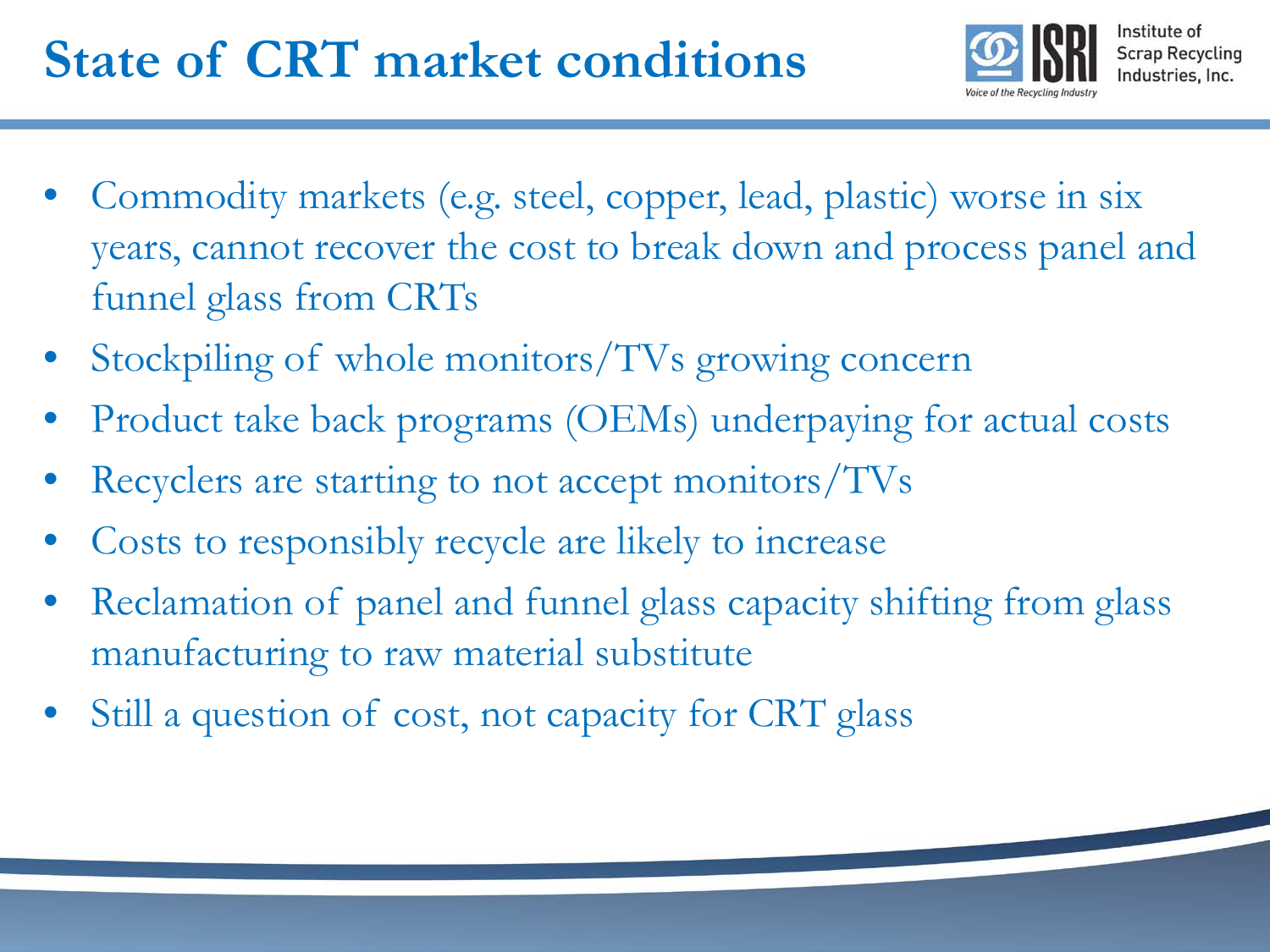

- Historically, dominated by **CRT glass to glass manufacturing**
	- Market has essentially ended
- **Lead Smelters**
	- Smelting flux agent, lead recovery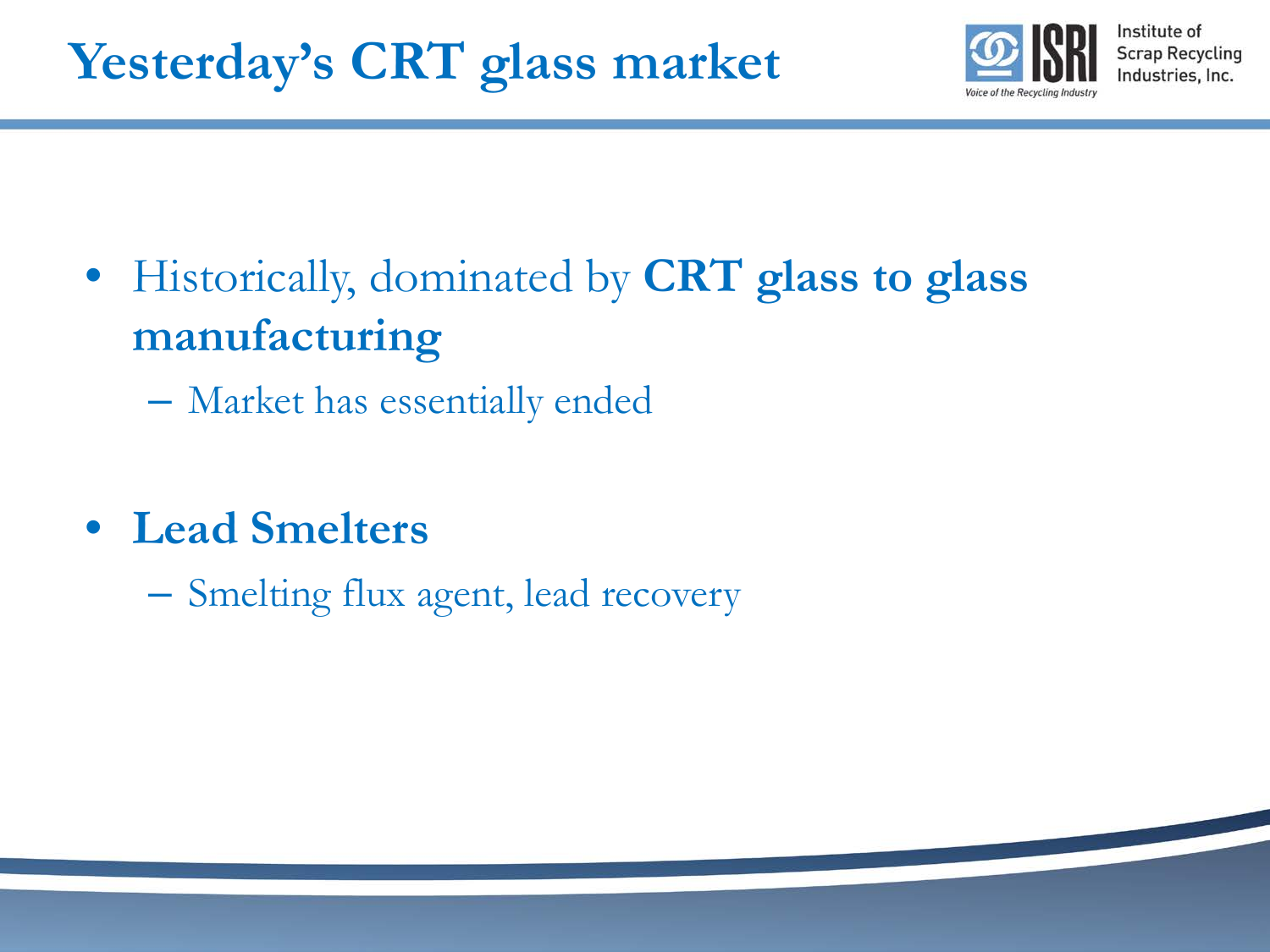

- **Shift to "Use as Raw Material Substitutes"**
	- Ceramics, lighting fixtures, tiles, building materials
- **Lead smelters**
	- Smelting flux agent, lead recovery
- **Copper smelters** 
	- Smelting flux agent
- **New technologies?** 
	- Unlikely with diminishing source

\*all approved technologies by U.S. EPA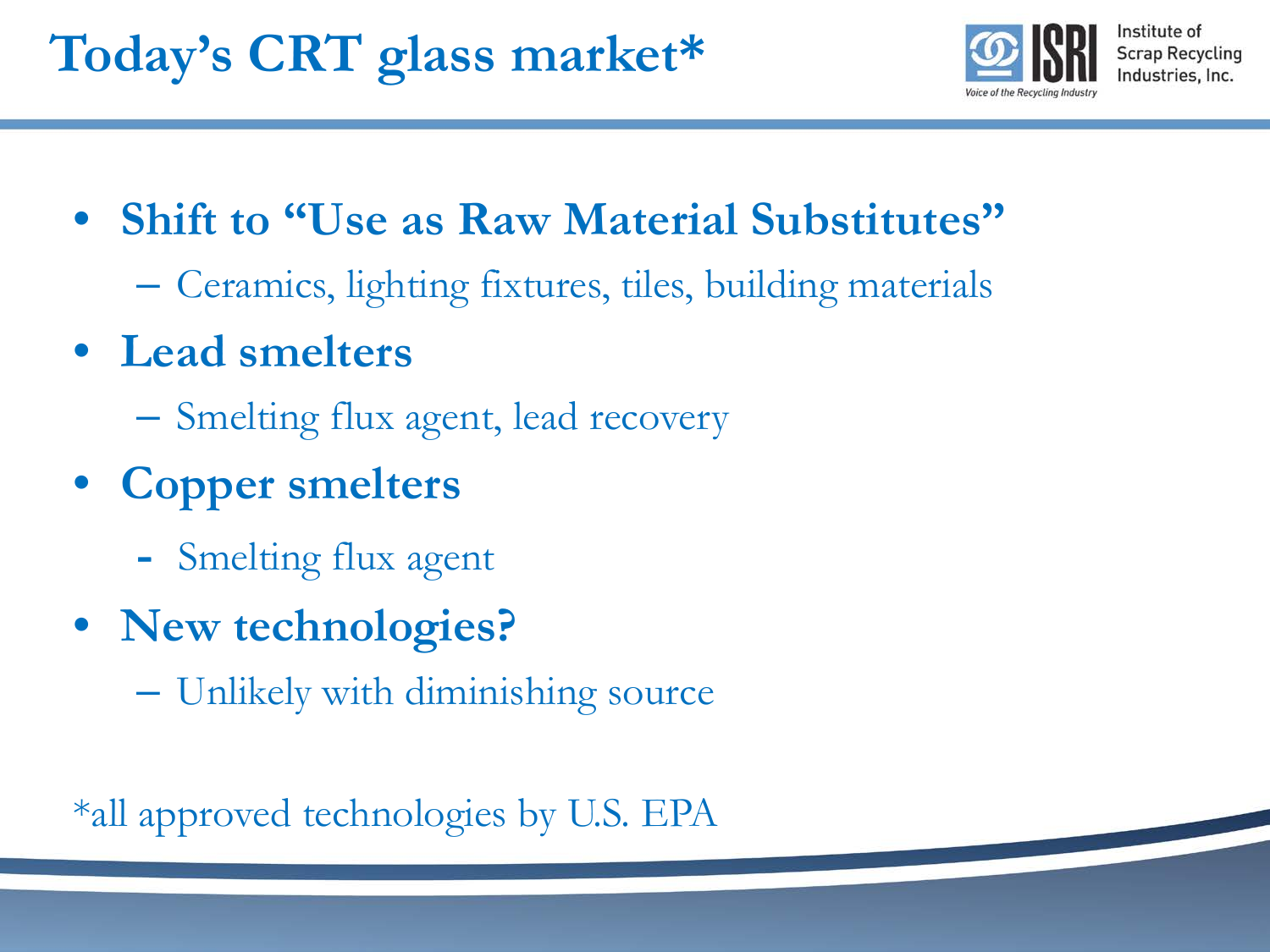

#### -**Yes, but it's not free**

- -Responsible CRT glass recycling costs money
- -Municipalities are used to positive recycling values, negative waste values
	- -CRT glass has a negative recycling value
- **-Every market option has a cost**
- **-Ample markets exist domestically and internationally**  -unlimited capacity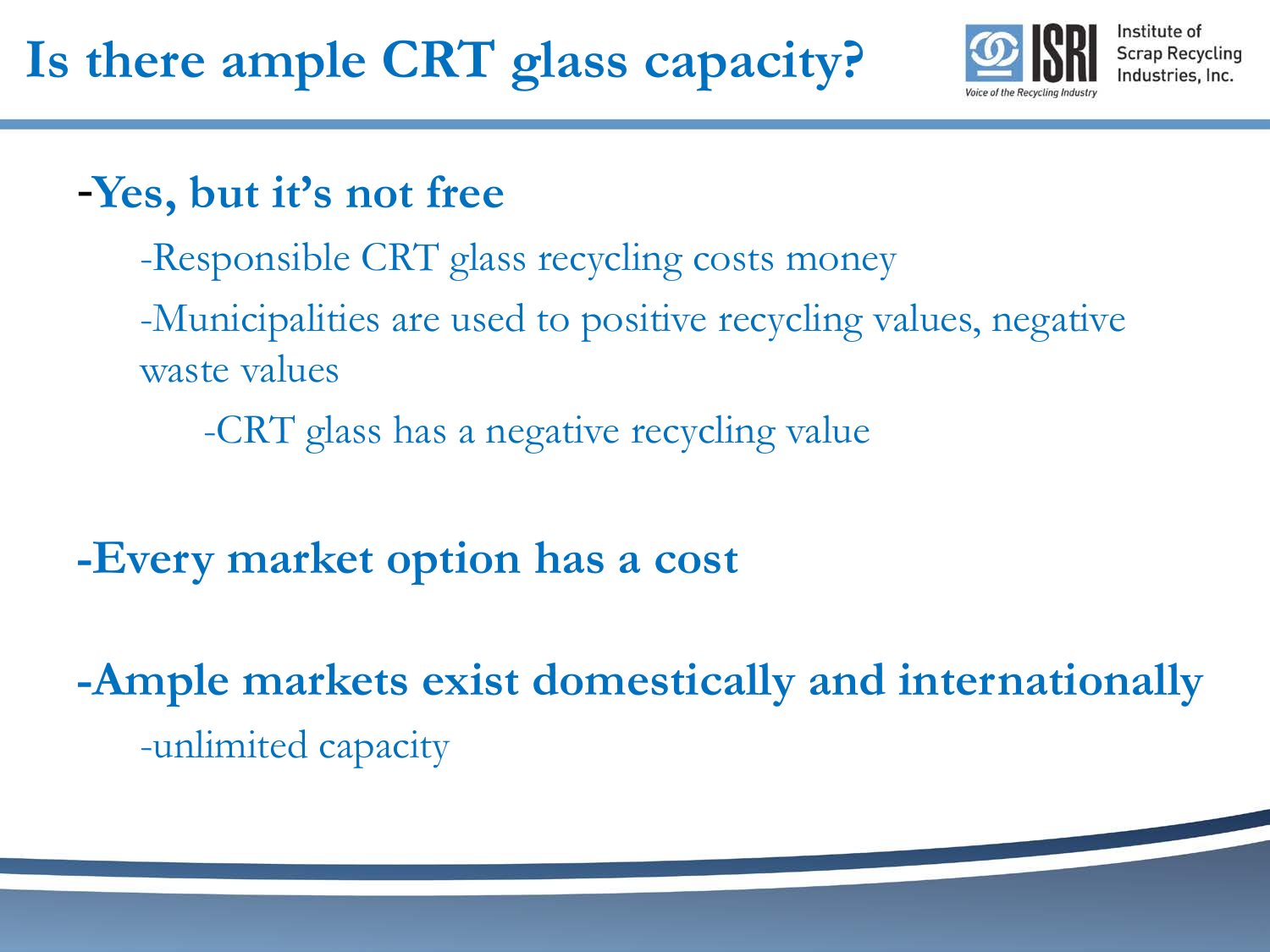## **Red flags in the marketplace**



- **Certain "Recycling" Companies** are undercharging or dramatically underestimating the cost of responsibly recycling the [CRT] glass
	- -No capacity to breakdown monitors and sort and separate the glass -No records for the final recycling/reclamation of the panel and funnel glass
- **OEMs and agents are forcing companies** to go to certain "recycling" companies
- **OEMs and agents unwilling to pay** actual costs to collect and responsibly recycle/reclaim the glass
- **No state law enforcement** over the OEMs
	- Must ensure CRT glass is actually recycled/reclaimed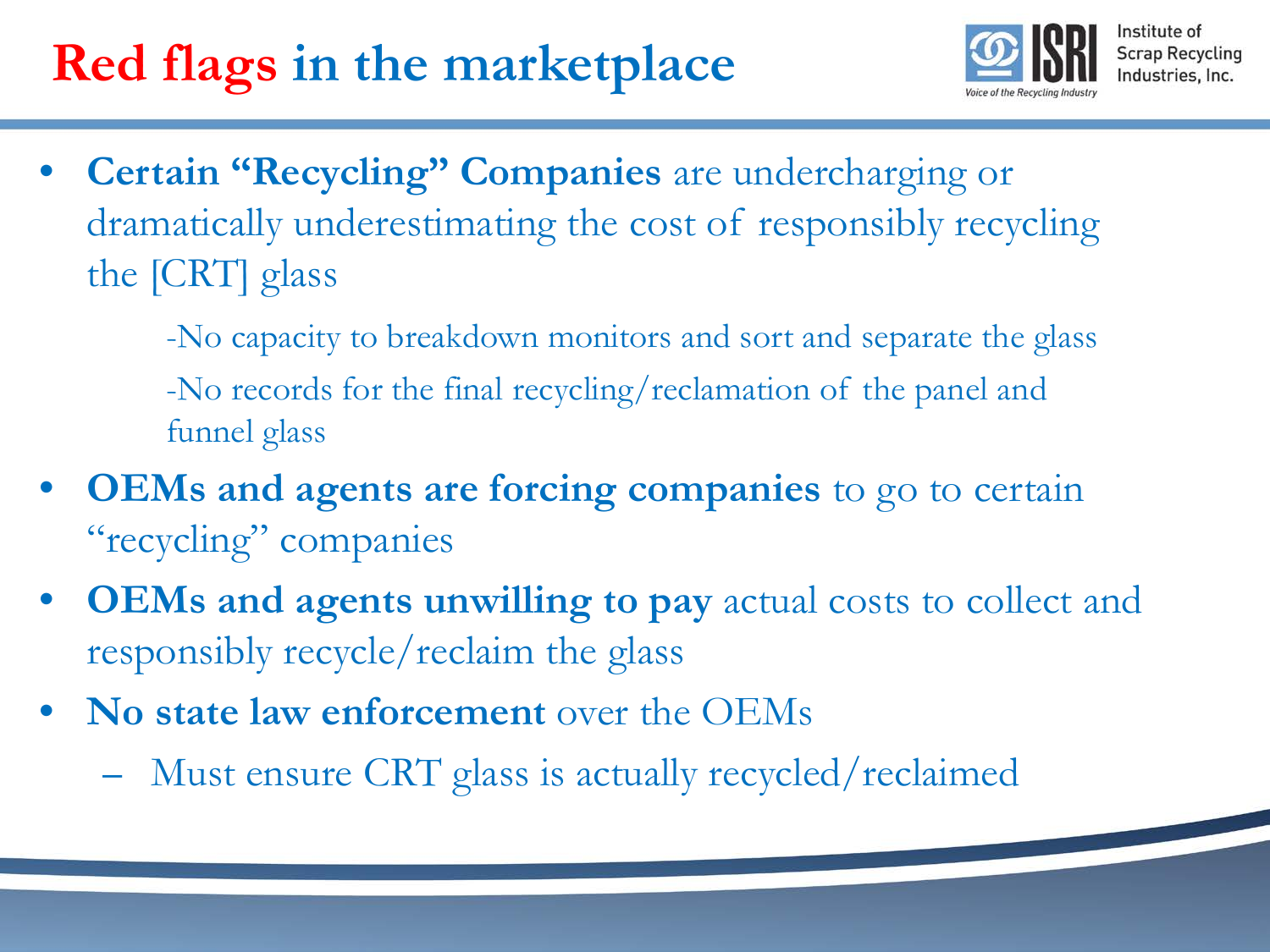**Landfilling/retrievable storage CRT Glass?**



Institute of **Scrap Recycling** Industries, Inc.

- **ISRI policy:** No landfilling if the CRT glass can be safely and economically recycled
- **R2:2013** [Recyclers] **shall not**:

(1) direct material to land disposal facilities unless no reuse or recycling options are viable (2) use land disposal as a management strategy for FMs (CRT glass is an FM)

- **e-stewards**: allows landfilling/"retrievable storage"
- **20 state laws have landfill bans in place**
	- **U.S. EPA** federal law allows CRTs in solid waste landfill
- **Illinois EPA** allows OEMS to count CRT-to-ADC to annual goals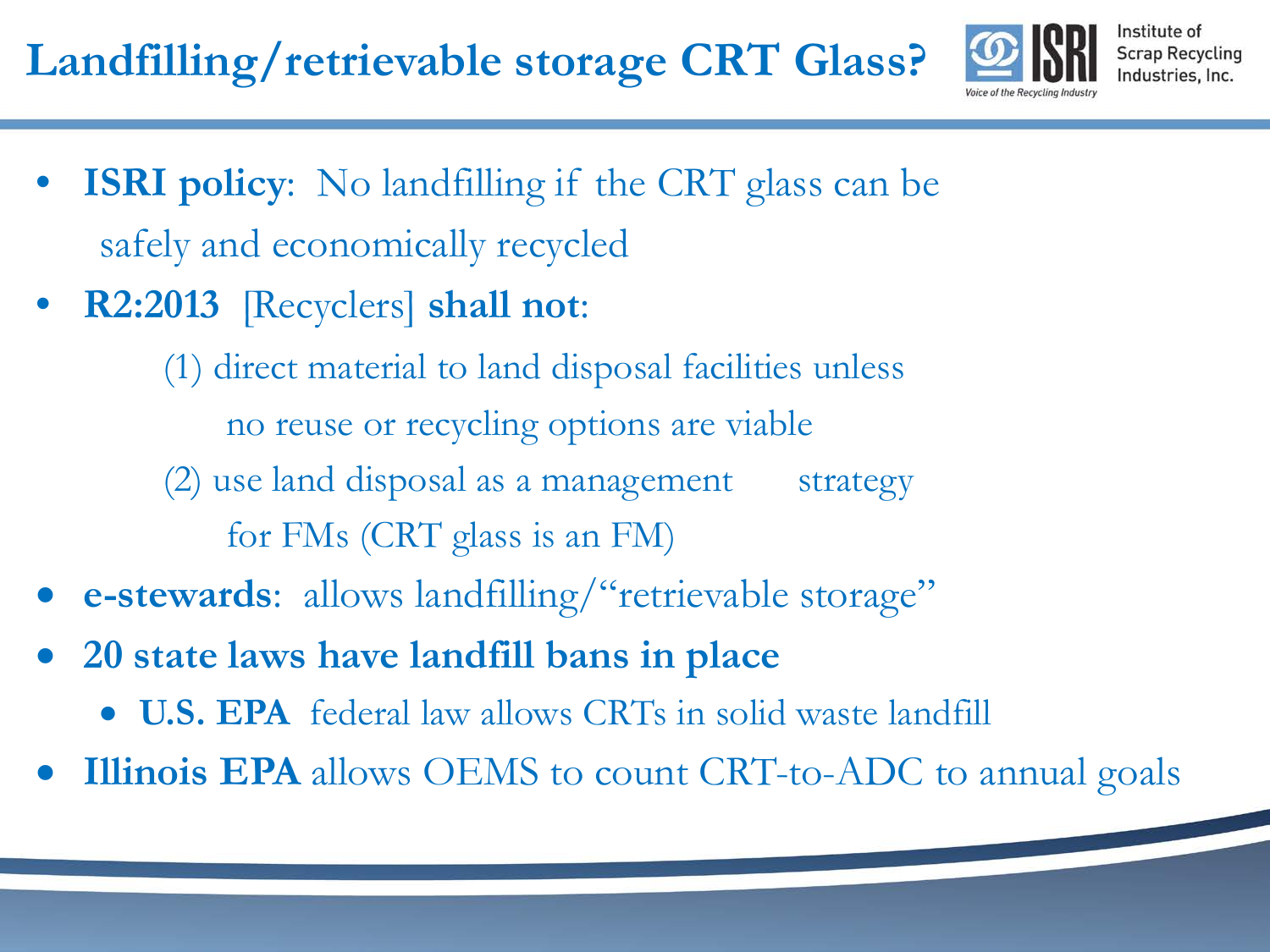## **Moving forward**



- Stockpiling is not recycling
- Landfilling is not recycling
- If it's not recycled, why should OEM's get recycling credit?
- If you're certified, you shouldn't be able to stockpile CRTs
- It's challenging but a question of cost, not capacity
- Responsibly recycling/reclaiming CRT glass is sustainable materials management
- Precedent for flat panels